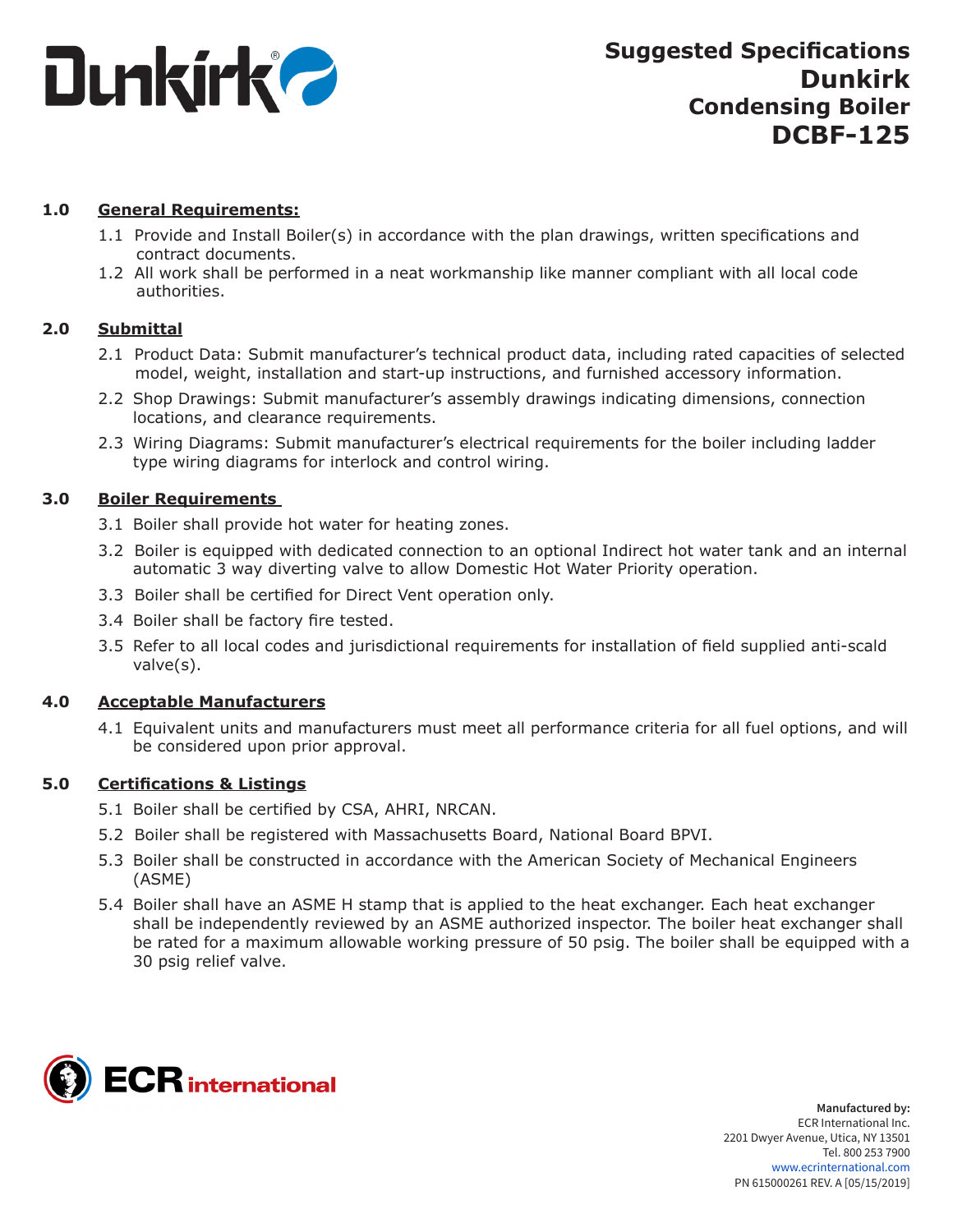

## **6.0 System Requirements**

- 6.1 Central heat hydronic system pressure shall be no more than 30 psig and no less than 7.25 psig.
- 6.2 Domestic hot water hydronic system pressure shall be set based on rating of indirect tank used.

## **7.0 Construction**

- 7.1 Boiler heat exchanger shall be constructed of Iron-Chromium stainless steel parallel tube, encased in a Noryl Resin housing.
- 7.2 Burner Components
	- 7.2.1 Gas valve shall be a modulating valve capable of firing from:
		- 125,000 BTU input down to 22,000 BTU, (5.7:1 turn down).
	- 7.2.2 Induced draft blower shall be variable speed and controlled by a PCB.
	- 7.2.3 Burners shall be constructed of Iron-Chromium stainless steel.
	- 7.2.4 Ignition system shall be direct spark with separate flame sensing rod.
	- 7.2.5 Boiler shall include: an internal factory installed and wired Boiler Loop Pump, and factory supplied primary secondary manifold.

# **8.0 Control System**

- 8.1 Control system shall be PCB integral controller with an LCD digital display that also includes graphical interface.
- 8.2 Control shall be self commissioning, automatically recognizing fuel type (Natural or LP gas), and self calibrating for optimum combustion and efficiency.
- 8.3 Control shall continuously monitor flame signal and automatically adjust the gas valve during normal operation for maximum efficiency.
- 8.4 Control will sense supply water temperature and adjust firing rate of the boiler to deliver amount of heat needed.
- 8.5 Boiler can accept Indirect Tank temperature sensor to control tank operation and display tank temperature.
- 8.6 Control will sense and display supply water temperature and indicate by icon when boiler is in central heating or domestic water mode.
- 8.7 Control can accept wired Outdoor Air sensor and have field adjustable reset curves.
- 8.8 Control displays error codes and diagnostic information.

# **9.0 Combustion Air And Flue Vent Exhaust**

- 9.1 The boiler shall be Direct Vent only, with materials compatible with those standards, and installed as per the manufacturer's written instruction, plan drawings and all applicable code authorities.
- 9.2 The flue gas exhaust shall connect directly to the boiler at the location labeled.